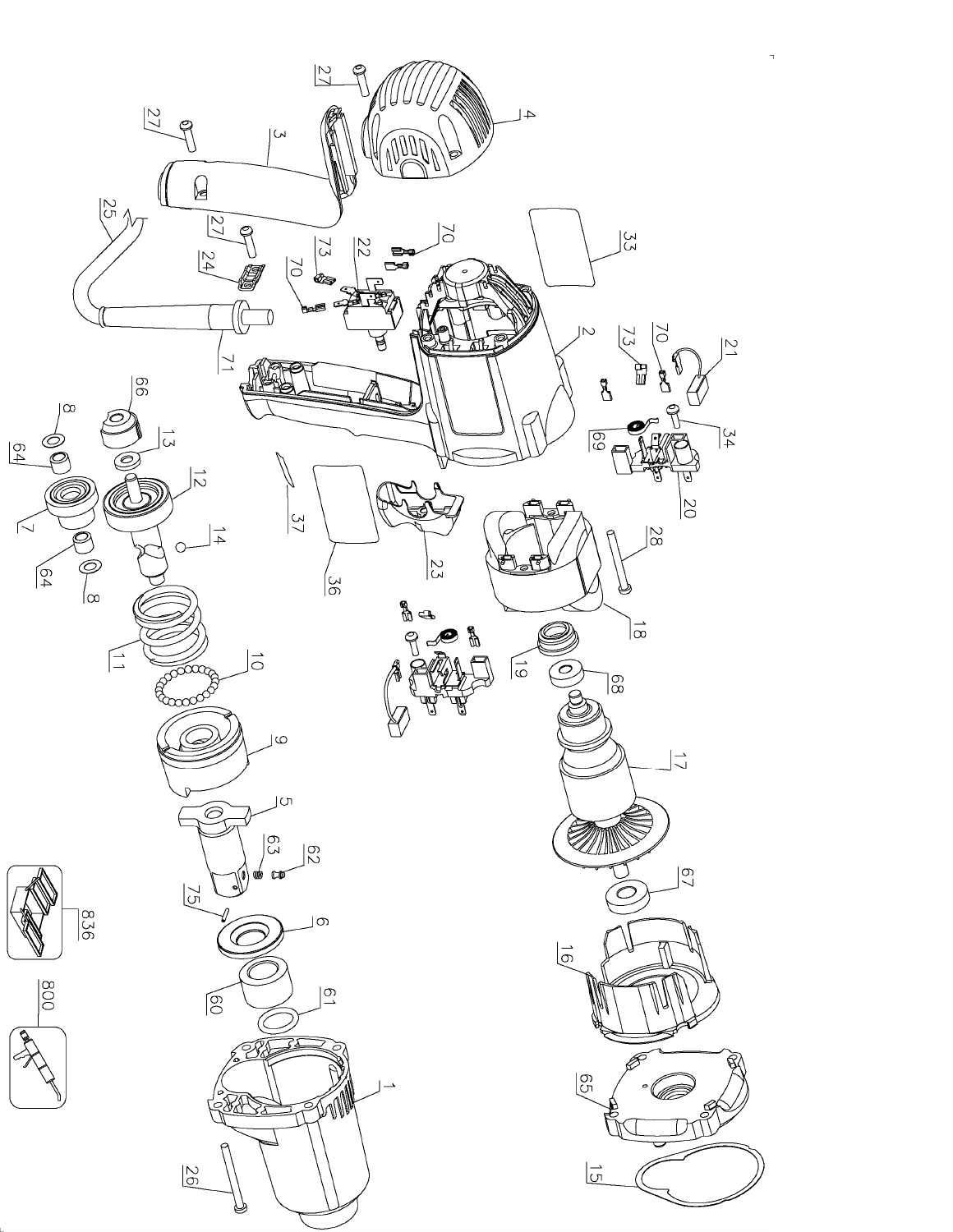## **Parts List for DW294 Type 1**

| Item Number      | Part Number | Description              | <b>Qty Required</b> |
|------------------|-------------|--------------------------|---------------------|
| $\mathbf{1}$     | 621136-00   | <b>GEAR CASE ASSY.</b>   | $\mathbf{1}$        |
| $\overline{2}$   | 616828-01   | <b>FIELD CASE</b>        | $\mathbf{1}$        |
| $\mathfrak{Z}$   | 616829-00   | <b>HANDLE COVER</b>      | $\mathbf{1}$        |
| $\overline{4}$   | 616830-00   | <b>END CAP</b>           | $\mathbf{1}$        |
| 5                | 621005-00SV | ANVIL ASSY.              | $\mathbf{1}$        |
| 6                | 621046-00   | <b>THRUST WASHER</b>     | $\mathbf{1}$        |
| $\boldsymbol{7}$ | 135093-01SV | <b>GEAR &amp; PINION</b> | $\mathbf{1}$        |
| 8                | 135089-00   | <b>WASHER</b>            | $\overline{2}$      |
| 9                | 628129-00   | <b>IMPACTOR</b>          | $\mathbf{1}$        |
| 10               | 475-00      | <b>BALL</b>              | 25                  |
| 11               | 618843-00   | <b>SPRING</b>            | $\mathbf{1}$        |
| 12               | 659923-00SV | <b>CAM &amp; GEAR</b>    | $\mathbf{1}$        |
| 13               | 450667-00   | <b>WASHER</b>            | $\mathbf{1}$        |
| 14               | 618844-00   | <b>STEEL BALL</b>        | $\overline{2}$      |
| 15               | 616847-00   | <b>GASKET</b>            | $\mathbf{1}$        |
| 16               | 655537-00   | <b>FAN BAFFLE</b>        | $\mathbf{1}$        |
| 17               | 658751-00SV | <b>ARMATURE</b>          | $\mathbf{1}$        |
| 18               | 617862-00SV | <b>FIELD</b>             | $\mathbf{1}$        |
| 19               | 445217-02   | <b>SLEEVE</b>            | $\mathbf{1}$        |
| 20               | 616857-00   | <b>BRUSH HOLDER</b>      | $\overline{2}$      |
| 21               | 655213-02   | <b>BRUSH</b>             | $\overline{2}$      |
| 22               | 616848-00   | <b>SWITCH</b>            | $\mathbf{1}$        |
| 23               | 617846-00   | <b>TRIGGER</b>           | 1                   |
| 24               | 450877-00   | <b>CORD CLAMP</b>        | 1                   |
| 25               | 330077-98   | <b>CORD/8FT/18-2S</b>    | $\mathbf{1}$        |
| 26               | 330019-18   | <b>SCREW, PLASTITE</b>   | $\overline{4}$      |
| 27               | 330019-13   | SCREW, M4X19             | 8                   |

www.toolpartspro.com Toll Free: 800 735 8665 Fax: 760 747 2626 Email:sales@toolpartspro.com